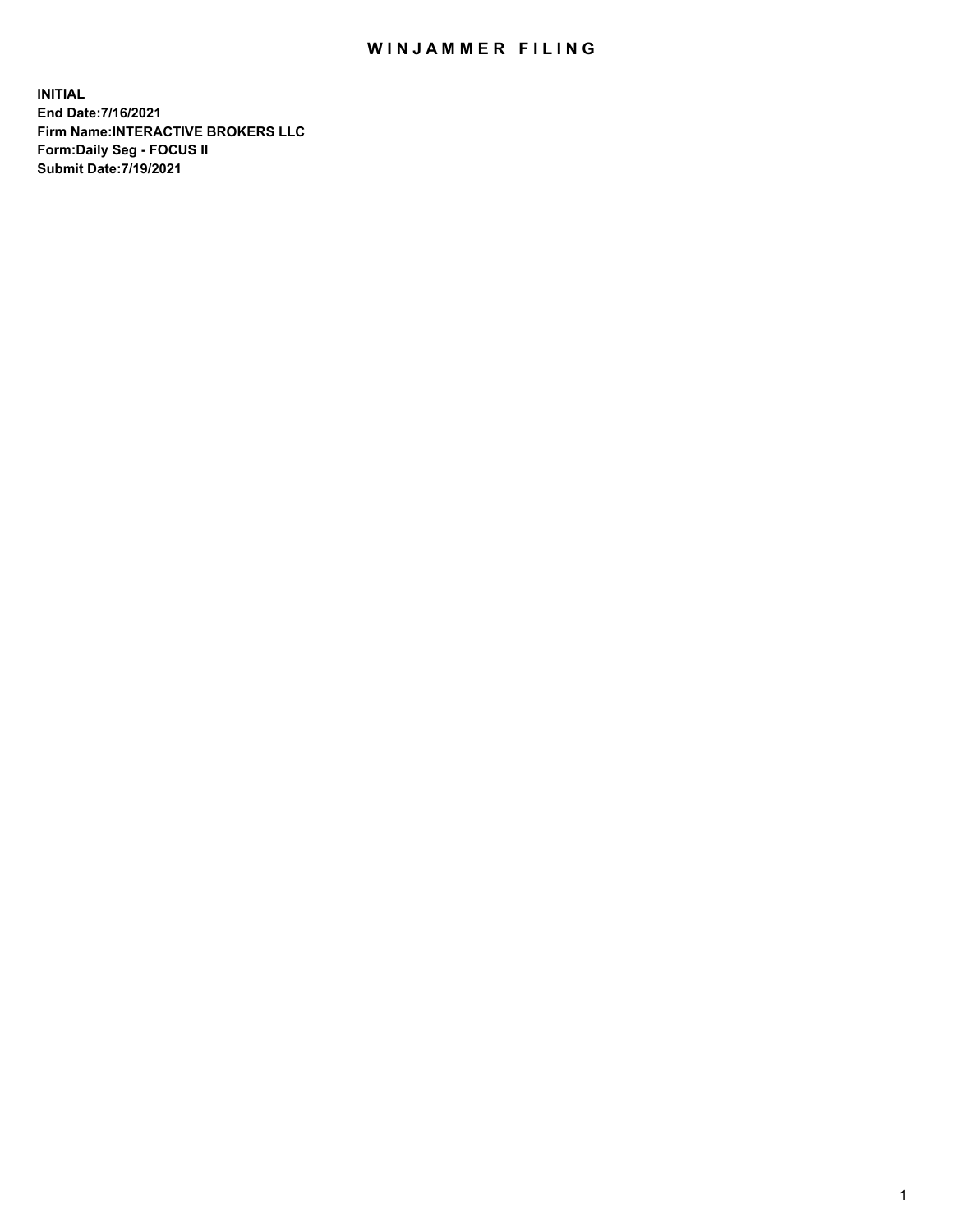**INITIAL End Date:7/16/2021 Firm Name:INTERACTIVE BROKERS LLC Form:Daily Seg - FOCUS II Submit Date:7/19/2021 Daily Segregation - Cover Page**

| Name of Company                                                                                                                                                                                                                                                                                                                | <b>INTERACTIVE BROKERS LLC</b>                                                     |  |
|--------------------------------------------------------------------------------------------------------------------------------------------------------------------------------------------------------------------------------------------------------------------------------------------------------------------------------|------------------------------------------------------------------------------------|--|
| <b>Contact Name</b>                                                                                                                                                                                                                                                                                                            | James Menicucci                                                                    |  |
| <b>Contact Phone Number</b>                                                                                                                                                                                                                                                                                                    | 203-618-8085                                                                       |  |
| <b>Contact Email Address</b>                                                                                                                                                                                                                                                                                                   | jmenicucci@interactivebrokers.c<br>om                                              |  |
| FCM's Customer Segregated Funds Residual Interest Target (choose one):<br>a. Minimum dollar amount: ; or<br>b. Minimum percentage of customer segregated funds required:% ; or<br>c. Dollar amount range between: and; or<br>d. Percentage range of customer segregated funds required between:% and%.                         | $\overline{\mathbf{0}}$<br>$\pmb{0}$<br>155,000,000 245,000,000<br>0 <sub>0</sub>  |  |
| FCM's Customer Secured Amount Funds Residual Interest Target (choose one):<br>a. Minimum dollar amount: ; or<br>b. Minimum percentage of customer secured funds required:% ; or<br>c. Dollar amount range between: and; or<br>d. Percentage range of customer secured funds required between:% and%.                           | $\overline{\mathbf{0}}$<br>$\overline{\mathbf{0}}$<br>80,000,000 120,000,000<br>00 |  |
| FCM's Cleared Swaps Customer Collateral Residual Interest Target (choose one):<br>a. Minimum dollar amount: ; or<br>b. Minimum percentage of cleared swaps customer collateral required:% ; or<br>c. Dollar amount range between: and; or<br>d. Percentage range of cleared swaps customer collateral required between:% and%. | $\frac{0}{0}$<br>0 <sub>0</sub><br>0 <sub>0</sub>                                  |  |

Attach supporting documents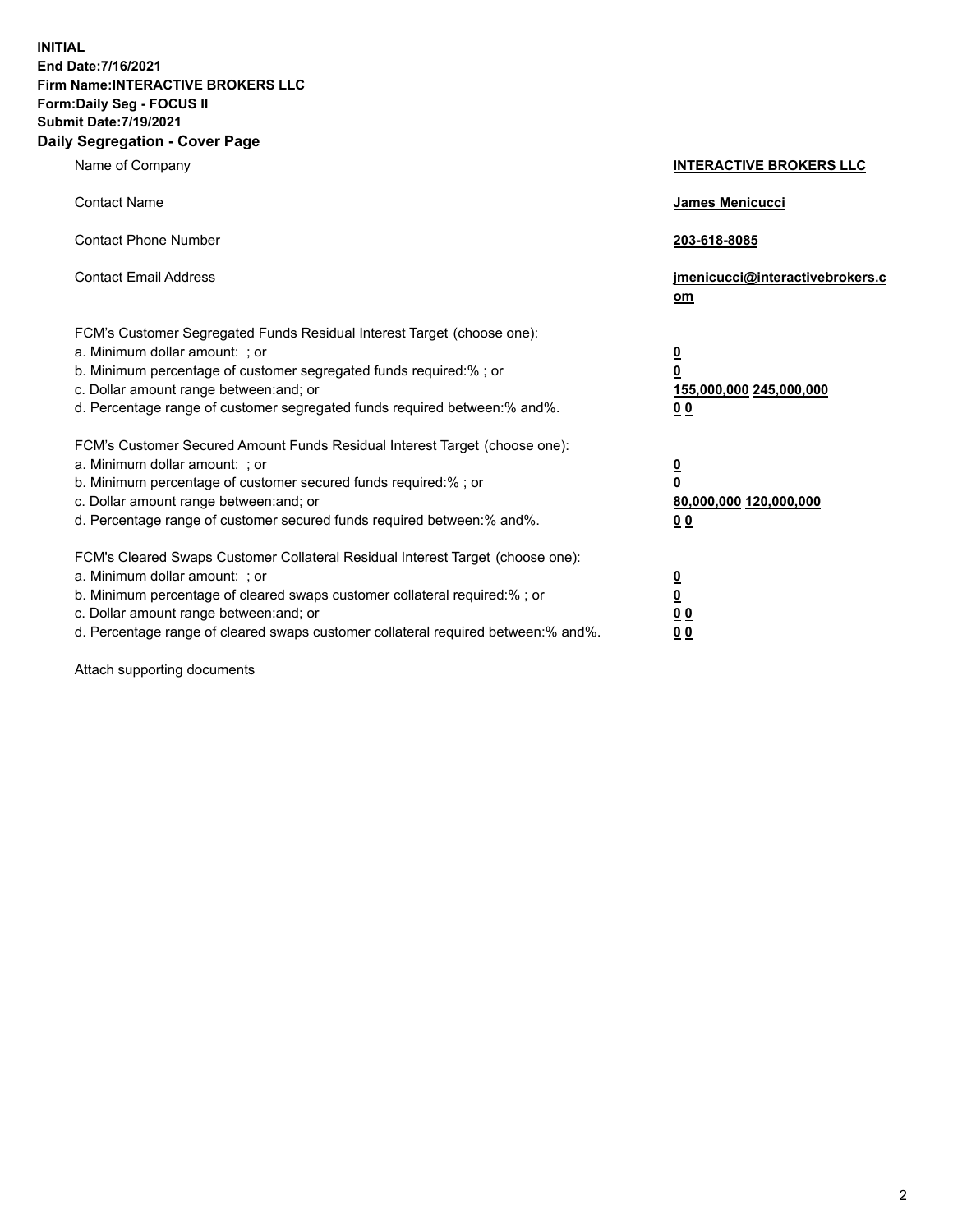**INITIAL End Date:7/16/2021 Firm Name:INTERACTIVE BROKERS LLC Form:Daily Seg - FOCUS II Submit Date:7/19/2021 Daily Segregation - Secured Amounts**

## Foreign Futures and Foreign Options Secured Amounts Amount required to be set aside pursuant to law, rule or regulation of a foreign government or a rule of a self-regulatory organization authorized thereunder **0** [7305] 1. Net ledger balance - Foreign Futures and Foreign Option Trading - All Customers A. Cash **511,270,805** [7315] B. Securities (at market) **0** [7317] 2. Net unrealized profit (loss) in open futures contracts traded on a foreign board of trade **-10,323,828** [7325] 3. Exchange traded options a. Market value of open option contracts purchased on a foreign board of trade **94,537** [7335] b. Market value of open contracts granted (sold) on a foreign board of trade **-3,307** [7337] 4. Net equity (deficit) (add lines 1. 2. and 3.) **501,038,207** [7345] 5. Account liquidating to a deficit and account with a debit balances - gross amount **6,127** [7351] Less: amount offset by customer owned securities **0** [7352] **6,127** [7354] 6. Amount required to be set aside as the secured amount - Net Liquidating Equity Method (add lines 4 and 5) **501,044,334** [7355] 7. Greater of amount required to be set aside pursuant to foreign jurisdiction (above) or line 6. **501,044,334** [7360] FUNDS DEPOSITED IN SEPARATE REGULATION 30.7 ACCOUNTS 1. Cash in banks A. Banks located in the United States **88,027,824** [7500] B. Other banks qualified under Regulation 30.7 **0** [7520] **88,027,824** [7530] 2. Securities A. In safekeeping with banks located in the United States **299,985,000** [7540] B. In safekeeping with other banks qualified under Regulation 30.7 **0** [7560] **299,985,000** [7570] 3. Equities with registered futures commission merchants A. Cash **0** [7580] B. Securities **0** [7590] C. Unrealized gain (loss) on open futures contracts **0** [7600] D. Value of long option contracts **0** [7610] E. Value of short option contracts **0** [7615] **0** [7620] 4. Amounts held by clearing organizations of foreign boards of trade A. Cash **0** [7640] B. Securities **0** [7650] C. Amount due to (from) clearing organization - daily variation **0** [7660] D. Value of long option contracts **0** [7670] E. Value of short option contracts **0** [7675] **0** [7680] 5. Amounts held by members of foreign boards of trade A. Cash **233,268,507** [7700] B. Securities **0** [7710] C. Unrealized gain (loss) on open futures contracts **-138,756** [7720] D. Value of long option contracts **94,537** [7730] E. Value of short option contracts **-3,307** [7735] **233,220,981** [7740] 6. Amounts with other depositories designated by a foreign board of trade **0** [7760] 7. Segregated funds on hand **0** [7765] 8. Total funds in separate section 30.7 accounts **621,233,805** [7770] 9. Excess (deficiency) Set Aside for Secured Amount (subtract line 7 Secured Statement Page 1 from Line 8) **120,189,471** [7380] 10. Management Target Amount for Excess funds in separate section 30.7 accounts **80,000,000** [7780] 11. Excess (deficiency) funds in separate 30.7 accounts over (under) Management Target **40,189,471** [7785]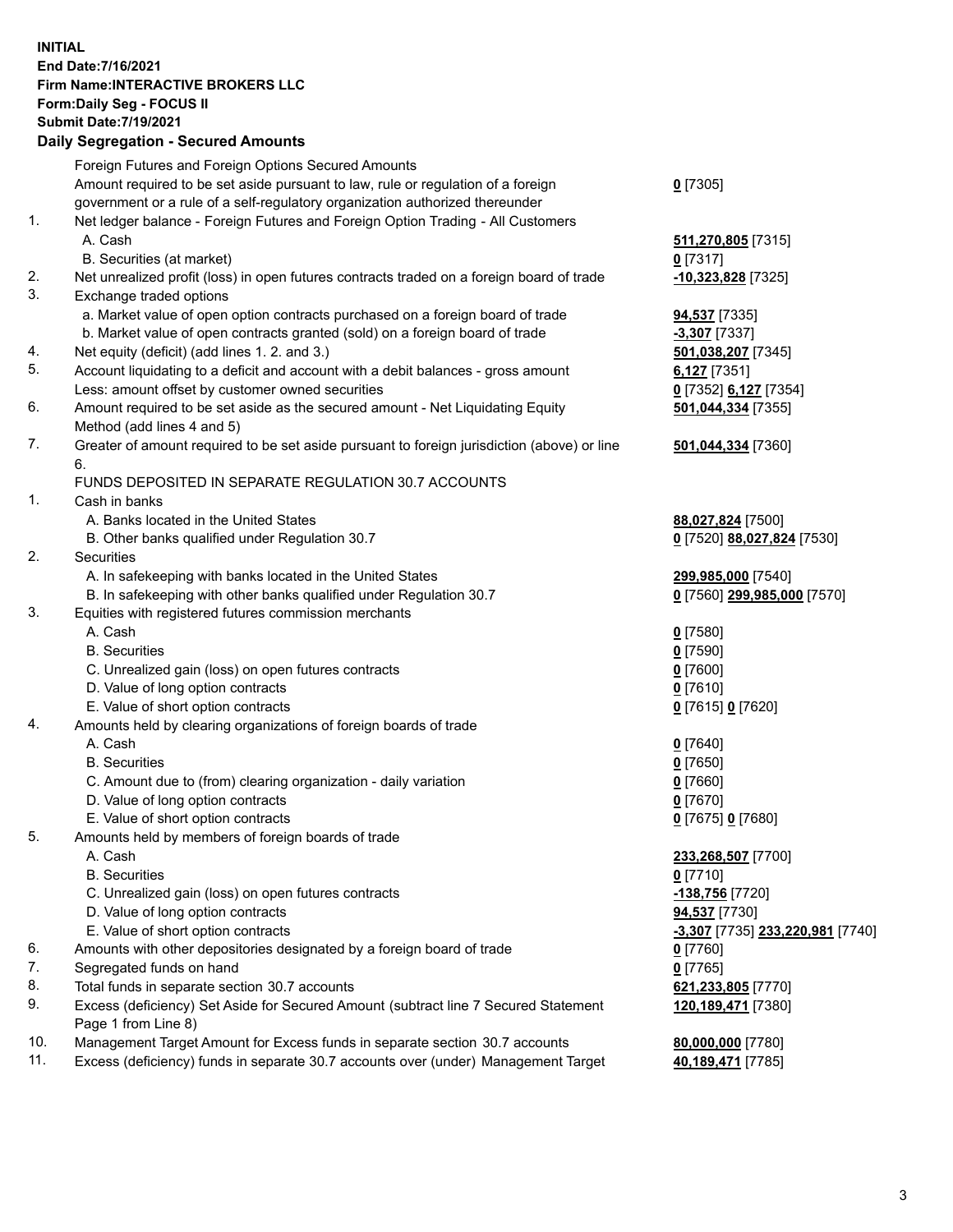**INITIAL End Date:7/16/2021 Firm Name:INTERACTIVE BROKERS LLC Form:Daily Seg - FOCUS II Submit Date:7/19/2021 Daily Segregation - Segregation Statement** SEGREGATION REQUIREMENTS(Section 4d(2) of the CEAct) 1. Net ledger balance A. Cash **6,747,712,012** [7010] B. Securities (at market) **0** [7020] 2. Net unrealized profit (loss) in open futures contracts traded on a contract market **59,526,157** [7030] 3. Exchange traded options A. Add market value of open option contracts purchased on a contract market **291,863,002** [7032] B. Deduct market value of open option contracts granted (sold) on a contract market **-238,534,812** [7033] 4. Net equity (deficit) (add lines 1, 2 and 3) **6,860,566,359** [7040] 5. Accounts liquidating to a deficit and accounts with debit balances - gross amount **1,271,839** [7045] Less: amount offset by customer securities **0** [7047] **1,271,839** [7050] 6. Amount required to be segregated (add lines 4 and 5) **6,861,838,198** [7060] FUNDS IN SEGREGATED ACCOUNTS 7. Deposited in segregated funds bank accounts A. Cash **1,401,005,194** [7070] B. Securities representing investments of customers' funds (at market) **3,326,922,480** [7080] C. Securities held for particular customers or option customers in lieu of cash (at market) **0** [7090] 8. Margins on deposit with derivatives clearing organizations of contract markets A. Cash **1,989,026,661** [7100] B. Securities representing investments of customers' funds (at market) **294,490,260** [7110] C. Securities held for particular customers or option customers in lieu of cash (at market) **0** [7120] 9. Net settlement from (to) derivatives clearing organizations of contract markets **-1,853,202** [7130] 10. Exchange traded options A. Value of open long option contracts **291,636,314** [7132] B. Value of open short option contracts **-238,450,810** [7133] 11. Net equities with other FCMs A. Net liquidating equity **0** [7140] B. Securities representing investments of customers' funds (at market) **0** [7160] C. Securities held for particular customers or option customers in lieu of cash (at market) **0** [7170] 12. Segregated funds on hand **0** [7150] 13. Total amount in segregation (add lines 7 through 12) **7,062,776,897** [7180] 14. Excess (deficiency) funds in segregation (subtract line 6 from line 13) **200,938,699** [7190] 15. Management Target Amount for Excess funds in segregation **155,000,000** [7194]

16. Excess (deficiency) funds in segregation over (under) Management Target Amount Excess

**45,938,699** [7198]